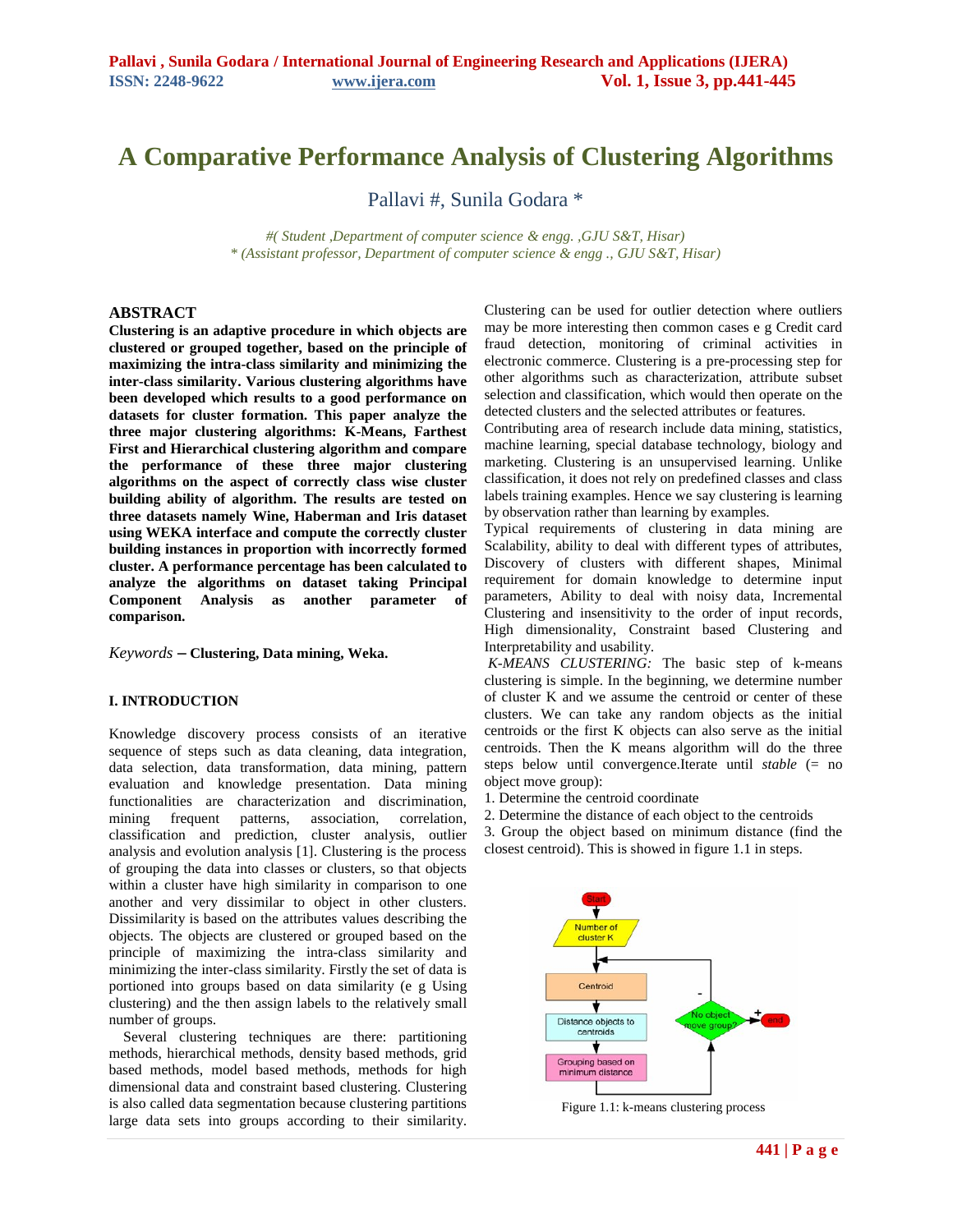## **Pallavi , Sunila Godara / International Journal of Engineering Research and Applications (IJERA) ISSN: 2248-9622 www.ijera.com****Vol. 1, Issue 3, pp.441-445**

*HIERARCHICAL CLUSTERING:* Hierarchical Clustering Methods are Agglomerative hierarchical methods. This Begins with as many clusters as objects. Clusters are successively merged until only one cluster remains. Divisive hierarchical methods begin with all objects in one cluster. Groups are continually divided until there are as many clusters as objects.



Agglomerative and divisive hierarchical clustering on data objects  $\{a, b, c, d, e\}$ .

Figure 1.2: Hierarchical Clustering Process

*FARTHEST FIRST CLUSTERING:* Farthest first is a varient of K Means that places each cluster centre in turn at the point furthermost from the existing cluster centre. This point must lie within the data area. This greatly speeds up the clustering in most of the cases since less reassignment and adjustment is needed.

#### **II. REVIEW OF LITERATURE**

Xiaozhe Wang et al., in 2006 provide a method for clustering of time series based on their structural characteristics, rather it clusters based on global features extracted from the time series. Global measures describing the time series are obtained by applying statistical operations that best capture the underlying characteristics: trend, seasonality, periodicity, serial correlation, skewness, kurtosis, chaos, nonlinearity, and self-similarity. Since the method clusters using extracted global measures, it reduces the dimensionality of the time series and is much less sensitive to missing or noisy data. A search mechanism is provided to find the best selection from the feature set that should be used as the clustering inputs [2].

Li Wei et al. in 2005 stated a practical tool for visualizing and data mining medical time series and concluded that increasing interest in time series data mining has had surprisingly little impact on real world medical applications. Practitioners who work with time series on a daily basis rarely take advantage of the wealth of tools that the data mining community has made available. This approach extracts features from a time series of arbitrary length and uses information about the relative frequency of these features to colour a bitmap in a principled way. By visualizing the similarities and differences within a collection of bitmaps, a user can quickly discover clusters, anomalies, and other regularities within the data collection [3].

An Online Algorithm for Segmenting Time series was carried out by Eamonn Keogh et al., in 2001. This was the first extensive review and empirical comparison of time

series segmentation algorithms from a data mining perspective. This showed the most popular approach, Sliding Windows, generally produces very poor results, and that while the second most popular approach, Top-Down, can produce reasonable results, it does not scale well. In contrast, the least well known, Bottom-Up approach produces excellent results and scales linearly with the size of the dataset. In addition, this introduced SWAB, a new online algorithm, which scales linearly with the size of the dataset, requires only constant space and produces high quality approximations of the data [4].

A Model Based Clustering For Time Series With Irregular Interval was proposed by Xiao-Tao Zhang et al., in 2004. This focussed Clustering problems are central to many knowledge discovery and data mining tasks. However, most existing clustering methods can only work with fixedinterval representations of data patterns, ignoring the variance of time axis. This studied the clustering of data patterns that are sample in irregular interval. A model-based approach using cepstnun distance metric and Autoregressive Conditional Duration (ACD) model has proposed. Experimental results on real datasets showed that this method is generally effective in clustering irregular space time series, and conclusion inferred from experimental results agrees with the market microstructure theories. [5] Hui Ding et al., in 2008 experimentally compared the representations and distance measures of querying and

mining of Time Series Data. This conducted an extensive set of time series experiments re-implementing 8 different representation methods and 9 similarity measures and their variants, and testing their effectiveness on 38 time series data sets from a wide variety of application domains. They gave an overview of these different techniques and present their comparative experimental findings regarding their effectiveness. Their experiments have provided both a unified validation of some of the existing achievements, and in some cases, suggested that certain claims in the literature may be unduly optimistic [6].

Ehsan Hajizadeh et al.,in 2010 provided an overview of application of data mining techniques such as decision tree, neural network, association rules, factor analysis and etc in stock markets. Also, this reveals progressive applications in addition to existing gap and less considered area and determines the future works for researchers. This stated problems of data mining in finance (stock market) and specific requirements for data mining methods including in making interpretations, incorporating relations and probabilistic learning. The data mining techniques outlined here advances pattern discovery methods that deals with complex numeric and non-numeric data,

involving structured objects, text and data in a variety of discrete and continuous scales (nominal, order, absolute and so on). Also, this show benefits of using such techniques for stock market forecast [7].

Jiangjiao Duan et al., in 2005 introduced that Model-based clustering is one of the most important ways for time series data mining. However, the process of clustering may encounter several problems. Here a novel clustering algorithm of time-series which incorporates recursive Hidden Markov Model (HMM) training was proposed. It contributed the following aspects: 1) It recursively train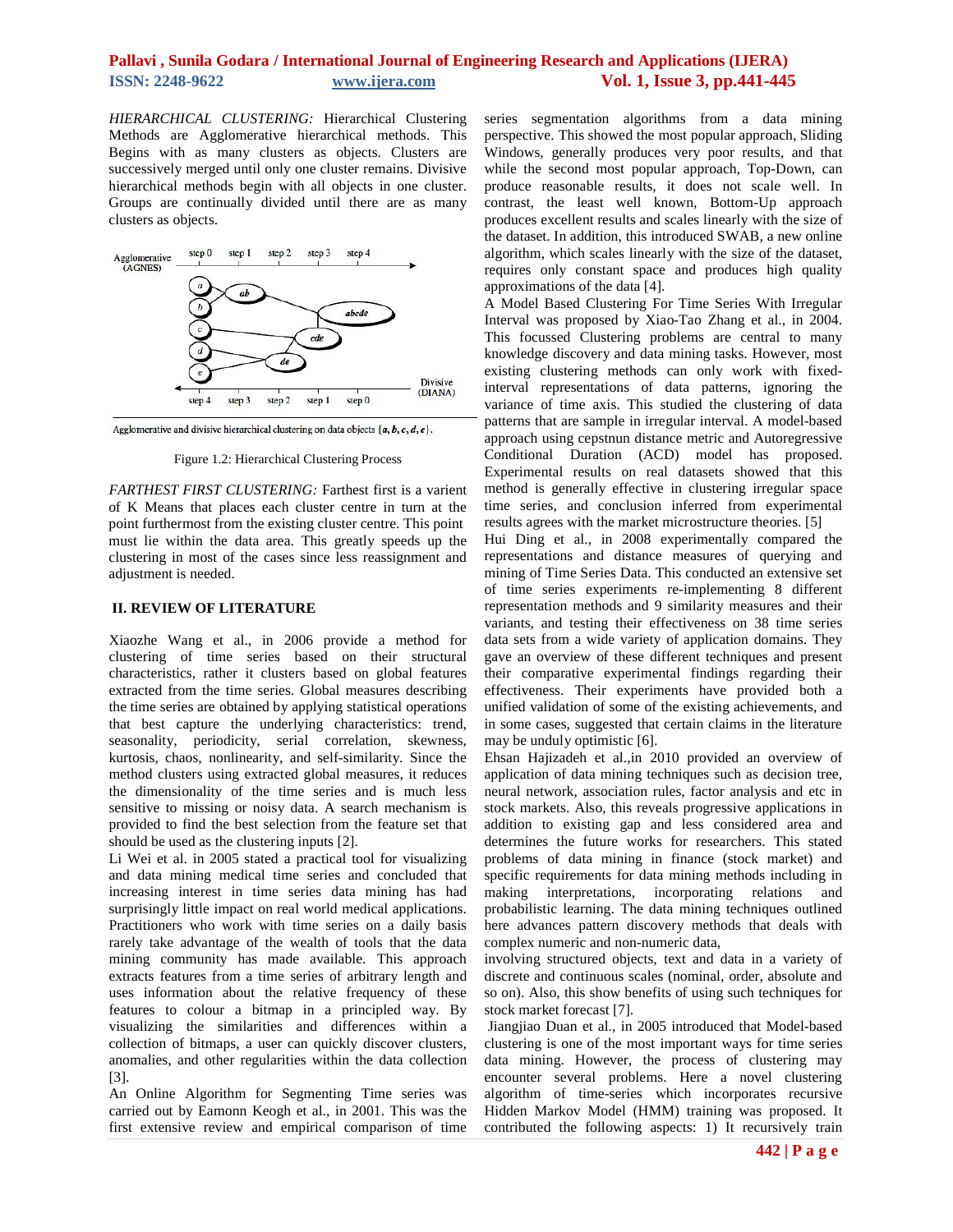# **Pallavi , Sunila Godara / International Journal of Engineering Research and Applications (IJERA) ISSN: 2248-9622 www.ijera.com****Vol. 1, Issue 3, pp.441-445**

models and use this model information in the process agglomerative hierarchical clustering. 2) It built HMM of time series clusters to describe clusters. To evaluate the effectiveness of the algorithm, several experiments had conducted on both synthetic data and real world data. The result shows that this approach can achieve better performance in correctness rate than the traditional HMMbased clustering algorithm [8].

Information Mining Over Heterogeneous and High-Dimensional Time-Series Data in Clinical Trials Databases was carried out by Fatih Altiparmak et al., in 2006. They gave a novel approach for information mining that involves two major steps: applying a data mining algorithm over homogeneous subsets of data, and identifying common or distinct patterns over the information gathered in the first step. This approach implemented specifically for heterogeneous and high dimensional time series clinical trials data. Using this framework, this propose a new way of utilizing frequent item set mining, as well as clustering and declustering techniques with novel distance metrics for measuring similarity between time series data. By clustering the data, it find groups of analyze (substances in blood) that are most strongly correlated. Most of these relationships already known are verified by the clinical panels, and, in addition, they identify novel groups that need further biomedical analysis. A slight modification to this algorithm results an effective declustering of high dimensional time series data, which is then used for "feature selection." Using industry-sponsored clinical trials data sets, they are able to identify a small set of analytes that effectively models the state of normal health [9].

#### **III. COMPARATIVE PERFORMANCE ANALYSIS OF CLUSTERING ALGORITHMS**

For performance evaluation of the tree most popular clustering techniques K-Mean clustering, Hierarchical clustering and Farthest first clustering, we have taken three datasets containing nominal attributes type that is all these datasets contains the continuous attributes. Each dataset's instance has contained an assigned class with it. On the basis of this class the cluster are generating by applying the above mentioned algorithms using the Weka interface. Weka is a landmark system in the history of the data mining and machine learning research communities, because it is the only toolkit that has gained such widespread adoption and survived for an extended period of time (the first version of Weka was released 11 years ago). These datasets have been taken from UCI machine learning repository system.

*Iris plants dataset* contains 3 classes of 50 instances each where each class refers to a type of iris plant. One class is linearly separable from the other 2, the latter are NOT linearly separable from each other. No. of instances are 150(50 in each of the 3 classes). No of attributes are 5 including the class attributes.

*Haberman's Survival Dataset* contains cases from a study that was conducted on the survival of patients who had undergone surgery of breast cancer. No. of instances 306 and no. of attributes are 4 including the class attribute.

*Wine Recognition Dataset shows* the result a chemical analysis of wines grown in the same region in Italy but

derived from 3 different cultivators. The analysis determined the quantities of 13 constituents found in each of the 3 types of wines. No. of instances are 178 and no. of attributes are 13.These datasets taken in to arff format for being able to process on the Weka interface. Then one by one these datasets are evaluated and their clustering performance is evaluated by evolving the parameter without principal component analysis and with including the component analysis. Amount of correctly clustered instances and incorrectly clustered instances have been recorded and the root mean square error is computed for each clustering algorithm. Each algorithm is run over three predefined datasets and their performance is evaluated.

#### **IV. EXPERIMENTAL SIMULATION AND RESULTS**

These three algorithms have their implemented source code in the Weka 3.6.4 version upon which simulations have carried out in order to measure the performance parameters of the algorithms over the datasets. The results are summarized in the following tables.

TABLE 1: K-MEANS CLUSTERING PERFORMANCE WITHOUT PRINCIPLE COMPONENT ANALYSIS FILTER

| Dataset  | No<br>of<br>class | Incorrect<br>cluster<br>instances | % Error | No of<br>iterations | Squared<br>error |
|----------|-------------------|-----------------------------------|---------|---------------------|------------------|
| Iris     |                   |                                   | 12%     |                     | 7.13             |
| Haberman |                   | 148                               | 18%     |                     | 254.3            |
| Wine     |                   |                                   | 5.05%   |                     | 48.98            |

| TABLE 2: HIERARCHICAL CLUSTERING PERFORMANCE |
|----------------------------------------------|
| WITHOUT PRINCIPLE COMPONENT ANALYSIS FILTER  |

| Dataset   | Incorrect cluster<br>instansces | Percentage %<br>Incorrect<br>instance |
|-----------|---------------------------------|---------------------------------------|
| Iris      |                                 | 34%                                   |
| Haber man | -11                             | 29.4%                                 |
| Wine      | ng                              | 61.2%                                 |

TABLE 3: FARTHEST FIRST CLUSTERING PERFORMANCE WITHOUT PRINCIPLE COMPONENT ANALYSIS FILTER

| Dataset     | Incorrectly cluster<br>instances | Percentage%<br>Incorrect<br>instance |
|-------------|----------------------------------|--------------------------------------|
| <b>Iris</b> | 69                               | 46%                                  |
| Haber man   | 135                              | 44.11%                               |
| Wine        |                                  | 37.07%                               |

TABLE 4: K-MEANS CLUSTERING PERFORMANCE WITH PRINCIPLE COMPONENT ANALYSIS FILTER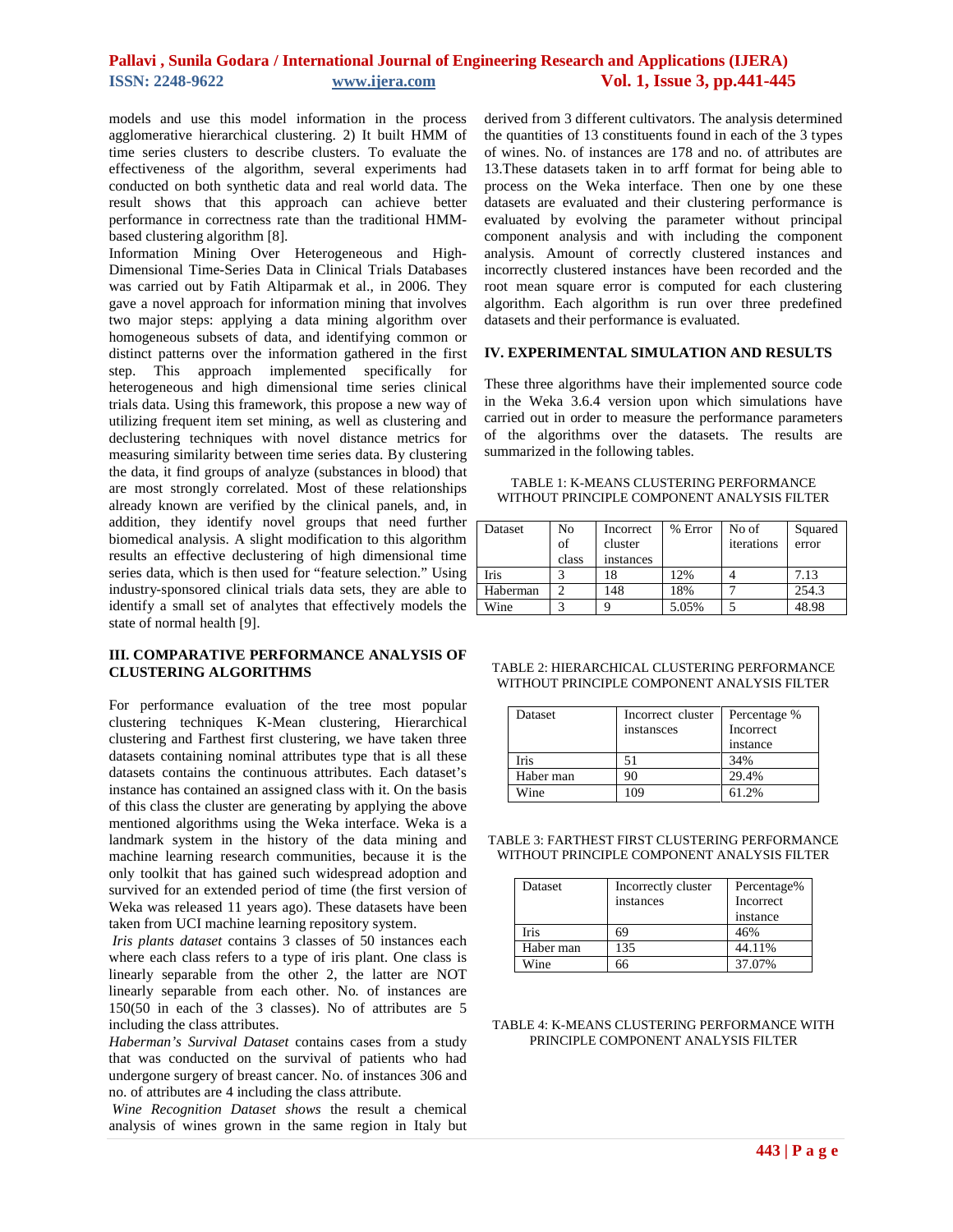# **Pallavi , Sunila Godara / International Journal of Engineering Research and Applications (IJERA) ISSN: 2248-9622 www.ijera.com****Vol. 1, Issue 3, pp.441-445**

| Dataset      | Incorrect<br>cluster<br>instances | Percentage%<br>Incorrectly<br>clusters | No of<br>iterations | Squared<br>error |
|--------------|-----------------------------------|----------------------------------------|---------------------|------------------|
| Iris         | 27                                | 18%                                    |                     | 3.74             |
| Haber<br>man | 102                               | 33.3%                                  | 3                   | 188.3            |
| Wine         | Q                                 | 5.0%                                   |                     | 48.9             |

TABLE 5: HIERARCHICAL CLUSTERING PERFORMANCE WITH PRINCIPLE COMPONENT ANALYSIS FILTER

| Dataset     | Incorrect<br>cluster<br>instansces | Percentage%<br>of incorrectly<br>Clustered<br>instance |
|-------------|------------------------------------|--------------------------------------------------------|
| <b>Iris</b> | 51                                 | 34%                                                    |
| Haber man   | 88                                 | 28.7%                                                  |
| Wine        | 109                                | 61.2%                                                  |

TABLE 6: FARTHEST FIRST CLUSTERING PERFORMANCE WITH PRINCIPLE COMPONENT ANALYSIS FILTER

| Dataset   | Incorrectly<br>cluster<br>instances | Percentage %<br>Incorrectly<br>clustered |
|-----------|-------------------------------------|------------------------------------------|
| Iris      | 51                                  | 34%                                      |
| Haber man | 120                                 | 39.21%                                   |
| wine      |                                     | 37.07%                                   |

Two successive iterations have been taken for each algorithm on each dataset. First a non-filter approach has taken without inserting the principle component analysis filter and second time with inserting the principle component analysis filter.

## **V. CONCLUSION**

The result analysis shows that K-means algorithm performs well without inserting the principle component analysis filter as compared to the Hierarchical clustering algorithm and Farthest first clustering since it have less instances of incorrectly clustered objects on the basis of class clustering. Hierarchical clustering as compared to Farthest fast clustering gives better performance. Also this algorithm performs better after merging principle component analysis filter with it. Farthest first clustering though gives a fast analysis when taken an account of time domain, but makes comparatively high error rate. Using principle component analysis filter with this approach, this shows better results which are comparable with Hierarchical clustering algorithm.

#### **VI. REFERENCES**

[1] Han J. and Kamber M.: "Data Mining: Concepts and Techniques," *Morgan Kaufmann Publishers*, San Francisco, 2000.

[2] Xiaozhe Wang, Kate Smith and Rob Hyndman: "Characteristic-Based Clustering for Time Series Data", *Data Mining and Knowledge Discovery, Springer Science + Business Media, LLC Manufactured in the United States,*  335–364, 2006.

[3] Li Wei, Nitin Kumar, Venkata Lolla and Helga Van Herle:"A practical tool for visualizing and data mining medical time series", *Proceedings of the 18th IEEE Symposium on Computer-Based Medical Systems (CBMS'05)* 106- 125, 2005.

[4] Eamonn Keogh, Selina Chu,David Hart and Michael Pazzani:" An online algorithm for segmenting time series", *0-7695-1 119-8/01 IEEE,* 2001.

[5] Xiao-Tao Zhang, Wei Zhang and Xiong Xiong:" A model based clustering for time-series with irregular interval", *Proceedings of the Third International Conference on Machine Learhg and Cybernetics, Shanghai,* 26-29, August 2004.

[6] Hui Ding, Goce Trajcevski and Eamonn Keogh: "Querying and mining of time series data: Experimental comparison of representations and distance measures", *PVLDB '08,* August 23-28, 2008, Auckland, New Zealand, 2008.

[7] Ehsan Hajizadeh, Hamed Davari Ardakani and Jamal Shahrabi:"Appilication of data mining techniques in stock market", *Journal of Economics and International Finance Vol. 2(7),* pp. 109-118, July 2010.

[8]Jiangjiao Duan, WeiWang , Bing Liu and Baile Shi:" Incorporating with recursive model training in time series clustering", *Proceedings of the 2005 The Fifth International Conference on Computer and Information Technology (CIT'05),* IEEE2005.

[9] Fatih Altiparmak, Hakan Ferhatosmanoglu, Selnur Erdal, and Donald C. TrostFaith Altipar: "Information Mining Over Heterogeneous and High-Dimensional Time- Series Data in Clinical Trials Databases", *IEEE Transactions On Information Technology In BioMedicine,* VOL. 10, 215-239, APRIL 2006.

[10] Jinfei Xie, Wei-Yong Yan:" A Qualitative Feature Extraction Method for Time Series Analysis", *Proceedings of the 25th Chinese Control Conference 7–11 August, 2006,*  Harbin, Heilongjiang, 2006.

[11] Xiaoming lin, Yuchang Lu, Chunyi Shi:" Cluster Time Series Based on Partial Information", *IEEE SMC TPUl,* p. no. 254-262, year 2002.

[12] Yuan F, Meng Z. H, Zhang H. X and Dong C. R, "A New Algorithm to Get the Initial Centroids," Proc. of the 3rd International Conference on Machine Learning and Cybernetics, pp. 26–29, August 2004.

[13] Sun Jigui, Liu Jie, Zhao Lianyu, "Clustering algorithms Research",Journal of Software ,Vol 19,No 1, pp.48- 61,January 2008.

[14] Sun Shibao, Qin Keyun,"Research on Modified kmeans Data Cluster Algorithm"I. S. Jacobs and C. P. Bean, *"Fine particles, thin films and exchange anisotropy,"* Computer Engineering, vol.33, No.13, pp.200–201,July 2007.

[15] Merz C and Murphy P, UCI Repository of Machine Learning

databases,Available:ftp://ftp.ics.uci.edu/pub/machinelearning-databases